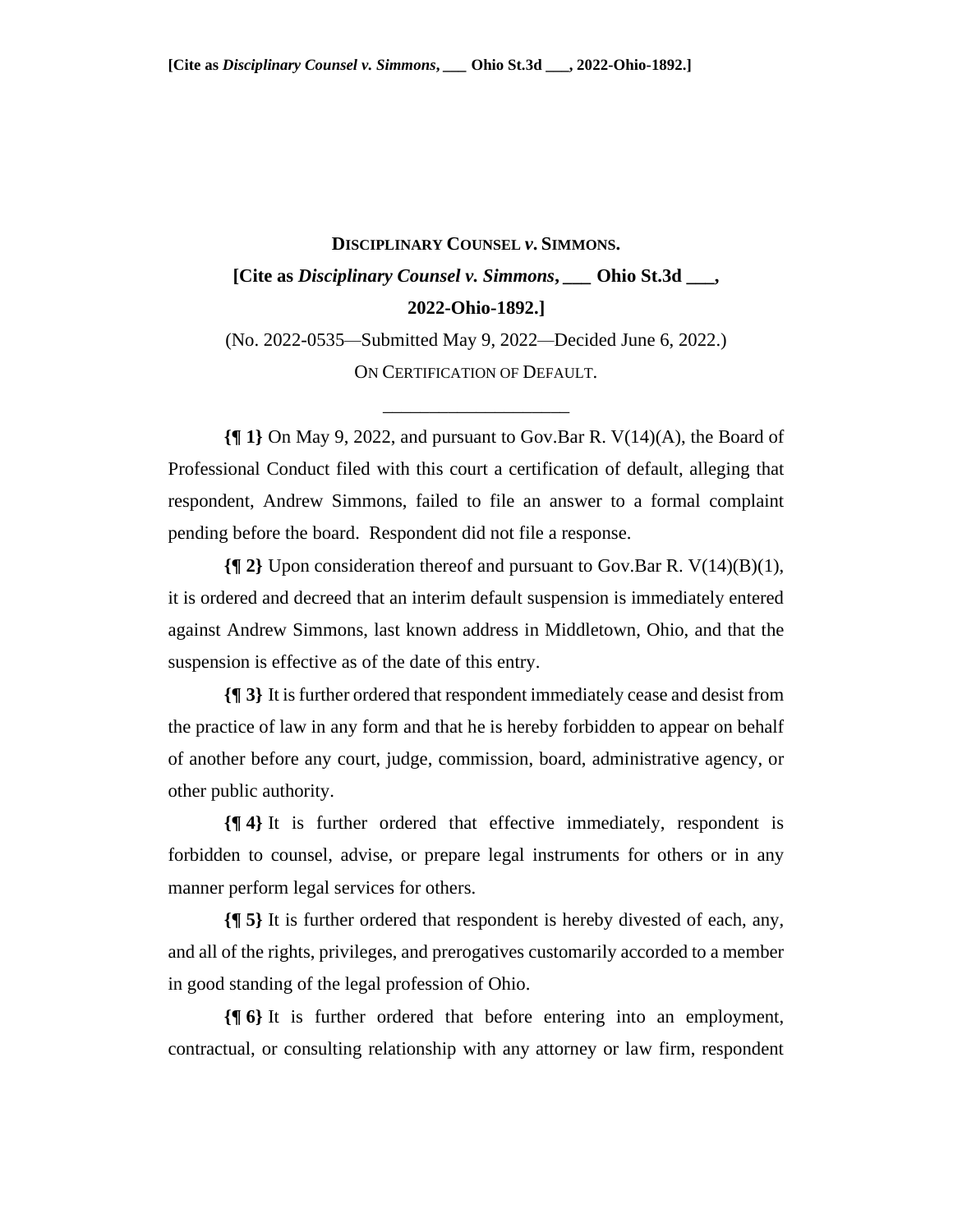shall verify that the attorney or law firm has complied with the registration requirements of Gov.Bar R.  $V(23)(C)$ . If employed pursuant to Gov.Bar R.  $V(23)$ , respondent shall refrain from direct client contact except as provided in Gov.Bar R.  $V(23)(A)(1)$  and from receiving, disbursing, or otherwise handling any client trust funds or property.

**{¶ 7}** It is further ordered that pursuant to Gov.Bar R. X(13), respondent shall complete one credit hour of continuing legal education for each month, or portion of a month, of the suspension. As part of the total credit hours of continuing legal education required by Gov.Bar R. X(13), respondent shall complete one credit hour of instruction related to professional conduct required by Gov.Bar R. X(3)(B) for each six months, or portion of six months, of the suspension.

**{¶ 8}** It is further ordered that respondent shall not be reinstated to the practice of law in Ohio until (1) respondent complies with the requirements for reinstatement set forth in the Supreme Court Rules for the Government of the Bar of Ohio, (2) respondent complies with this and all other orders issued by this court, (3) respondent complies with the Supreme Court Rules for the Government of the Bar of Ohio, and (4) this court orders respondent reinstated.

**{¶ 9}** It is further ordered by the court that within 90 days of the date of this order, respondent shall reimburse any amounts that have been awarded by the Lawyers' Fund for Client Protection pursuant to Gov.Bar R. VIII(7)(F). It is further ordered by the court that if after the date of this order the Lawyers' Fund for Client Protection awards any amount against respondent pursuant to Gov.Bar R. VIII(7)(F), respondent shall reimburse that amount to the Lawyers' Fund for Client Protection within 90 days of the notice of that award.

**{¶ 10}** It is further ordered that on or before 30 days from the date of this order, respondent shall do the following:

**{¶ 11}** 1. Notify all clients being represented in pending matters and any cocounsel of respondent's suspension and consequent disqualification to act as an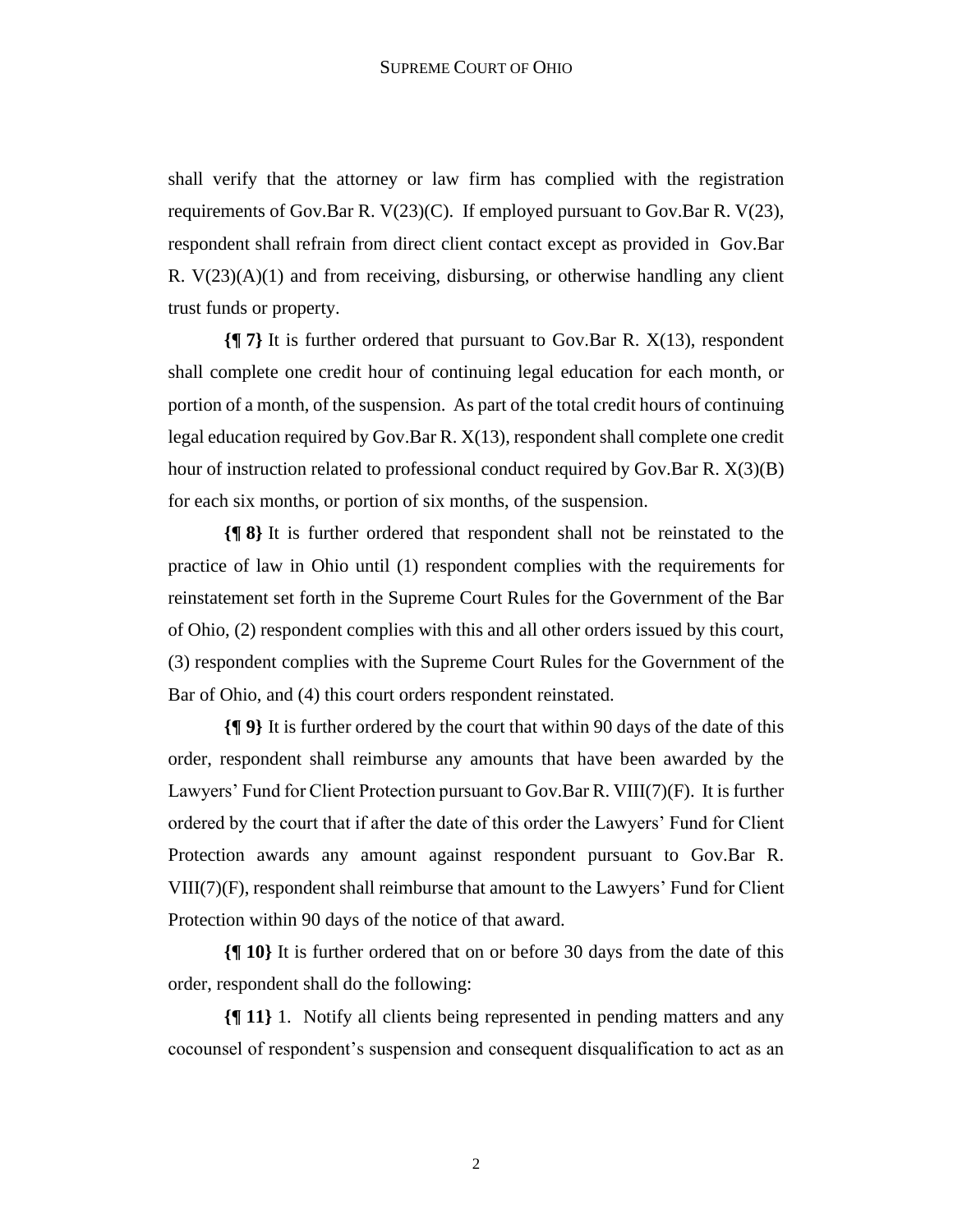attorney after the effective date of this order and, in the absence of cocounsel, also notify the clients to seek legal services elsewhere, calling attention to any urgency in seeking the substitution of another attorney in respondent's place;

**{¶ 12}** 2. Regardless of any fees or expenses due, deliver to all clients being represented in pending matters any papers or other property pertaining to the client, or notify the clients or cocounsel, if any, of a suitable time and place where the papers or other property may be obtained, calling attention to any urgency for obtaining such papers or other property;

**{¶ 13}** 3. Refund any part of any fees or expenses paid in advance that are unearned or not paid and account for any trust money or property in his possession or control;

**{¶ 14}** 4. Notify opposing counsel or, in the absence of counsel, the adverse parties in pending litigation of respondent's disqualification to act as an attorney after the effective date of this order and file a notice of disqualification of respondent with the court or agency before which the litigation is pending for inclusion in the respective file or files;

**{¶ 15}** 5. Send all notices required by this order by certified mail with a return address where communications may thereafter be directed to respondent;

**{¶ 16}** 6. File with the clerk of this court and disciplinary counsel of the Supreme Court an affidavit showing compliance with this order, showing proof of service of the notices required herein, and setting forth the address where respondent may receive communications; and

**{¶ 17}** 7. Retain and maintain a record of the various steps taken by respondent pursuant to this order.

**{¶ 18}** It is further ordered that respondent shall keep the clerk and disciplinary counsel advised of any change of address where respondent may receive communications.

3